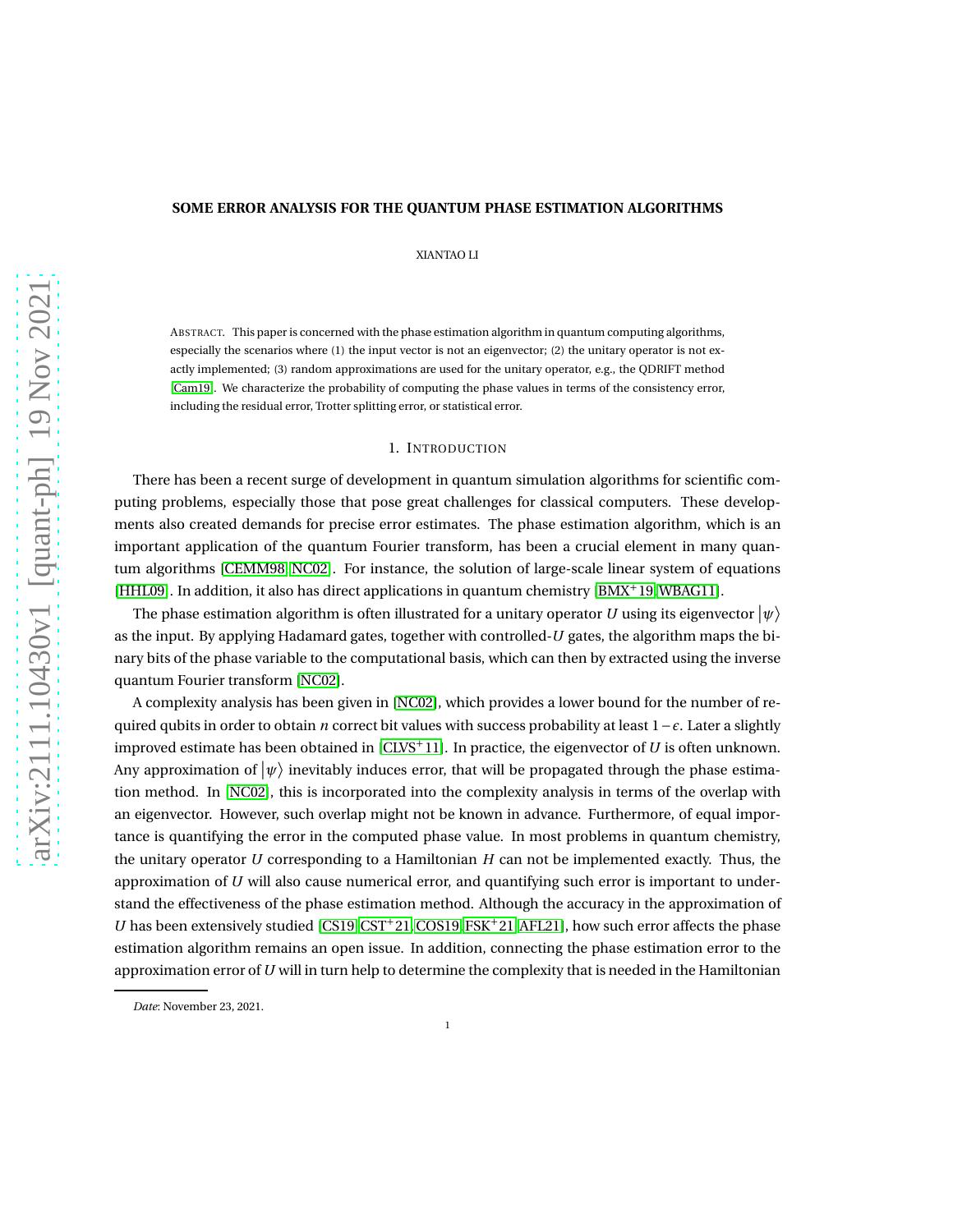simulation algorithms. In the context of randomized algorithms,  $[Cam19, FSK^+21]$  $[Cam19, FSK^+21]$  $[Cam19, FSK^+21]$  $[Cam19, FSK^+21]$  the added stochasticity will further complicate the issue.

The main purpose of this paper is to provide an analysis of the error. We will regard the above mentioned inexact treatment of  $U$  and  $\ket{\psi}$  as perturbations of the phase estimation procedure. For clarity, we separate these possible perturbations and analyze their effects, but also noting that in practices, these perturbations can be introduced simultaneously. One interesting observation by Hastings and coworkers [\[HWBT14\]](#page-11-5) is that an approximation of the unitary operator *U* often corresponds to the dynamics of a modified Hamiltonian, with perturbation comparable to the local Trotter error. Therefore, the accuracy of the computed eigenvalues and phases should be connected to such error. Our analysis confirms this observation. However, for a random Trotter scheme, such as the QDRIDFT method [\[Cam19\]](#page-10-0), this becomes more subtle: the modified Hamiltonian can be viewed as a Monte Carlo sampling of the Hamiltonian terms [\[JL21\]](#page-11-6). Although statistically, the random application of *U* is accurate, one realization of such algorithms can only give a good approximation with certain probability that depends on the number of random steps. Finally, we point out that although we only consider the basic phase estimation algorithm, we expect that similar analysis can also be applied to improved methods, such as the statistical approach  $[MWH<sup>+</sup>21]$  $[MWH<sup>+</sup>21]$  and the block encoding approach  $[DK18]$ .

Throughout the paper, we will use the following notations.  $\|\cdot\|$  denotes a vector norm, as well as the induced matrix norm. For each  $N \in \mathbb{N}$ ,  $[N] = \{1, 2, \dots, N\}$ . For a matrix *A*, we use  $\sigma(A)$  to denote the set of eigenvalues. Since the eigenvalues appear as the phases, we let  $\mu(A)$  be the set of phases and we restrict  $\mu(A) \subset [0,1)$ . Furthermore, to compare two phase values, we follow the notation in [\[Mos99\]](#page-11-9) and define

(1) 
$$
d(\omega_1, \omega_2) := \min_{z \in \mathbb{Z}} |\omega_1 - \omega_2 + z|.
$$

In particular, this distance is always bounded by 1/2.

It will also be useful to measure the distance between a phase value and a subset of *µ*(*A*). Toward this end, we extend the previous definition: For a set  $S \subset [0,1)$ , and  $\omega \in [0,1)$ ;

$$
dist(\omega, S) := \min_{s \in S} d(\omega, s).
$$

Another useful tool is the Jordan's inequality,

$$
\text{jordan} \quad (3) \quad \sin(x) \ge \frac{2}{\pi} x, \quad \forall x \in [0, \frac{\pi}{2}].
$$

# <span id="page-1-0"></span>2. THE PHASE ESTIMATION METHOD

We consider the basic phase estimation algorithm [\[CEMM98,](#page-10-1)[NC02\]](#page-11-0). This method starts with a quantum register with *t* qubits, together with an input quantum state  $|\psi\rangle$  . Assuming that  $U = \exp{(iH)}$  is the unitary operator associated with the Hamiltonian dynamics, the goal is to extract an eigenvalue of *H*.  $H \in \mathbb{C}^{d \times d}$ . An ideal scenario is when  $|\psi\rangle$  is an eigen-function associated with an eigenvalue 2*πE* ,

eq: **eigp** (4) 
$$
H|\psi\rangle = 2\pi \mathscr{E}|\psi\rangle, \text{ and } U|\psi\rangle = e^{2\pi i \mathscr{E}}|\psi\rangle.
$$

 $\mathcal{E} \in [0,1]$  will be referred to as an eigenphase of the unitary operator *U*.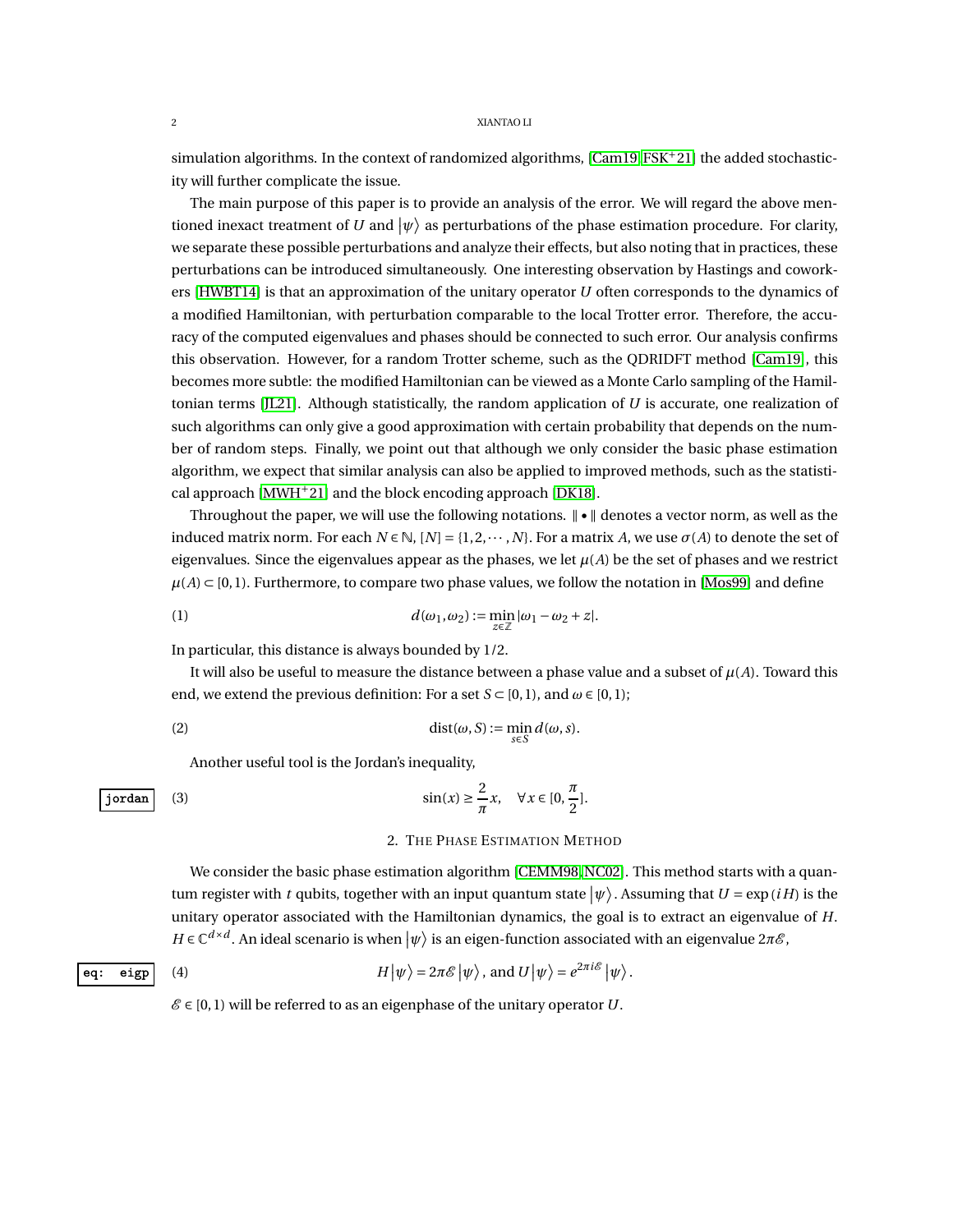The standard approach consists of applying the Hadamard gates, followed by an inverse quantum Fourier transform. Following the notations in [\[DK18\]](#page-11-8), we divide the procedure into the following steps.

(5) 
$$
|\phi_0\rangle = |0^{\otimes t}\rangle |\psi\rangle,
$$

(6) 
$$
|\phi_1\rangle = \frac{1}{2^{t/2}} \bigotimes_{k=0}^{2^t-1} (|0\rangle + |1\rangle) |\psi\rangle,
$$

(7) 
$$
|\phi_2\rangle = \frac{1}{2^{t/2}} \bigotimes_{k=0}^{2^t-1} \left( |0\rangle + e^{2\pi i k \mathscr{E}} |1\rangle \right) |\psi\rangle,
$$

(8) 
$$
|\phi_3\rangle = \frac{1}{2^t} \sum_{k=0}^{2^t-1} \sum_{j=0}^{2^t-1} e^{2\pi i k (\epsilon - j/2^t)} |j\rangle |\psi\rangle
$$

The result from the second step can also be conveniently written in the computational basis as,

(9) 
$$
\left|\phi_{2}\right\rangle = \frac{1}{2^{t/2}}\sum_{k=0}^{2^{t}-1}e^{2\pi i k\mathscr{E}}\left|k\right\rangle\left|\psi\right\rangle.
$$

# $\left\vert \phi_{3}\right\rangle$  follows from an inverse Fourier transform.

An analysis of the complexity has been shown in [\[CEMM98,](#page-10-1)[NC02\]](#page-11-0). The first step is to designate *b* ∈ [*N*] as an approximation of the eigenvalue, in the sense that

$$
(10) \t\t\t 0 \le \delta := \mathcal{E} - b/2^t \le 2^{-t}.
$$

The principal idea in the analysis is to express the state at the last step as,

(11) 
$$
|\phi_3\rangle = \sum_{j=0}^{2^t-1} \alpha_j |(j+b) \bmod 2^t\rangle |\psi\rangle
$$

In particular, we have the coefficients given by [\[Mos99\]](#page-11-9),

(12) 
$$
|\alpha_j| = \frac{\left|\sin 2^t \pi \beta_j\right|}{2^t |\sin \pi \beta_j|}, \quad \beta_j = \delta - \frac{j}{2^t}.
$$

Let *m* be the measured outcome. The probability of *m* being close to *b* can be bounded by,

(13) 
$$
\mathbb{P}(|m-b| > \ell) \leq \sum_{-2^{-t+1} < j < -\ell} |\alpha_j|^2 + \sum_{\ell < j \leq 2^{t-1}} |\alpha_j|^2.
$$

Here *ℓ* is an integer. It has been shown in [\[NC02\]](#page-11-0) that,

(14) 
$$
\sum_{-2^{-t+1} < j < -\ell} |\alpha_j|^2 + \sum_{\ell < j \le 2^{t-1}} |\alpha_j|^2 \le \frac{1}{2(\ell-1)}.
$$

By setting  $\ell = 2^{t-n}$ , the estimated phase will have accuracy within  $2^{-n}$ . In addition,  $\epsilon = \frac{1}{2(\ell-1)}$  is the failure probability. Combining these two equation, one obtains an estimate for the number of qubits *t*, given a tolerance *ǫ*.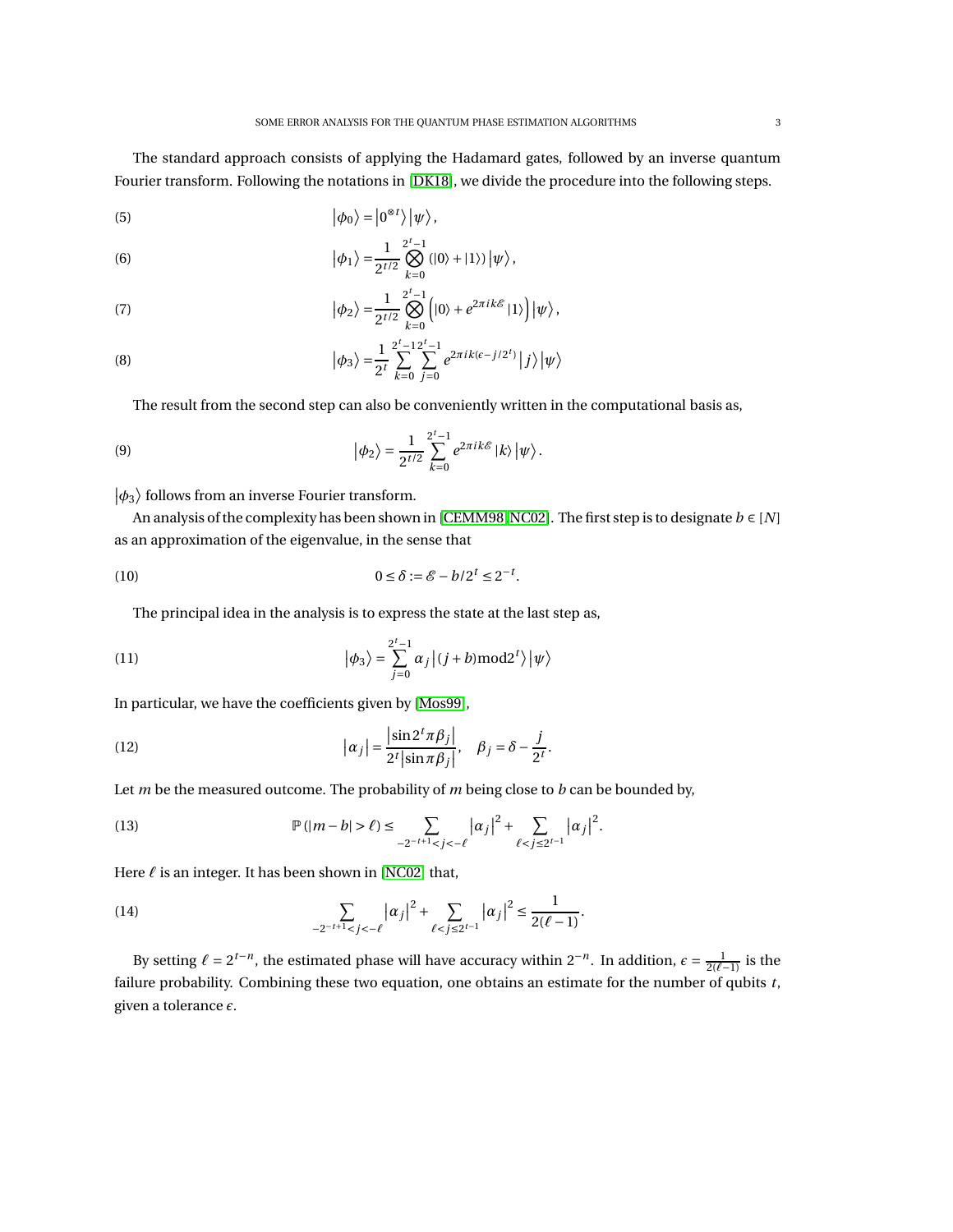<span id="page-3-2"></span>**Theorem 1** (Nielsen and Chuang [\[NC02\]](#page-11-0) ). Assume that the initial state is  $|0^{\otimes t}\rangle |\psi\rangle$  with  $|\psi\rangle$  being the *eigenvector of H associated with the eigenvalue*  $2\pi \mathcal{E}$ *. For any n*  $\in \mathbb{N}$  *and*  $\epsilon > 0$ *, the phase value*  $\mathcal{E}$  *can be obtained with n correct digits with probability at least* 1−*ǫ, if one chooses the number of qubits,*

(15) 
$$
t \geq n + \log \left(2 + \frac{1}{2\epsilon}\right).
$$

<span id="page-3-1"></span>The first problem that comes up is that the input state is not an eigen-function. To gain insight, we express *U* in a spectral decomposition form,

eq: U-SD (16) 
$$
U = \sum_{m=1}^{d} e^{2\pi i \mathcal{E}_m} |\psi_m\rangle\langle\psi_m|.
$$

After applying the controlled-*U* gate, we find that,

(17) 
$$
|\phi_2\rangle = \frac{1}{2^{t/2}} \sum_{k=0}^{2^t-1} \sum_{m=1}^d e^{2\pi i k \mathcal{E}_m} \langle \psi_m | \psi \rangle | k \rangle | \psi_m \rangle,
$$

(18) 
$$
|\phi_3\rangle = \frac{1}{2^t} \sum_{k=0}^{2^t-1} \sum_{j=0}^{2^t-1} e^{-2\pi i k j/2^t} |j\rangle \sum_{m=1}^d e^{2\pi i k \mathcal{E}_m} \langle \psi_m | \psi \rangle | \psi_m \rangle.
$$

We extend the analysis from the previous section, by writing  $|\phi_3\rangle$  as follows,

(19) 
$$
\left|\phi_{3}\right\rangle = \sum_{m=1}^{d}\sum_{j=0}^{2^{t}-1}\alpha_{j,m}\left|(j+b)\mathrm{mod}2^{n}\right\rangle\left|\psi_{m}\right\rangle,
$$

where we have defined the coefficients,

(20) 
$$
\alpha_{j,m} = \sum_{k=0}^{2^t-1} e^{2\pi i k (\mathcal{E}_m - (b+j))/2^t)} \langle \psi_m | \psi \rangle
$$

<span id="page-3-4"></span>Therefore, the problem is reduced to estimating the magnitude of  $\alpha_{j,m}$ . In particular, we have,

$$
\boxed{\mathbf{eq: } \quad \mathbf{alpha}\mathbf{jm} \quad (21) \qquad \qquad |\alpha_{j,m}| = \frac{|\sin 2^T \pi \theta_{j,m}|}{2^n |\sin \pi \theta_{j,m}|} |\langle \psi_m | \psi \rangle|, \quad \theta_{j,m} := \mathcal{E}_m - b - \frac{j}{2^t}.
$$

Intuitively, when there is significant overlap between  $|\psi\rangle$  and  $|\psi_m\rangle$  for some  $m$ , then the phase estimation method will obtain  $\mathcal{E}_m$  with high probability. For a Hermitian matrix, one way to examine whether a vector is close to being an eigenvector is to evaluate the residual error [\[Saa11\]](#page-11-10).

<span id="page-3-3"></span> $\boxed{\text{Lemma 1 (}[Saal1])}$ . Let  $H \in \mathbb{C}^{d \times d}$  be a Hermitian operator. Let  $a \in \mathbb{R}$ , and  $|\psi\rangle \in \mathbb{C}^d$  with norm 1. Suppose *that,*

<span id="page-3-0"></span>
$$
\big\|H\big|\psi\big>-a\big|\psi\big>\big\|<\delta,
$$

*for some*  $\delta > 0$ . Then there exists an eigenvalue E of H with eigenfunction  $|\chi\rangle$ , such that  $|E - a| < \delta$ . In *addition, let*

eq: 
$$
dE
$$
 (22) 
$$
\Delta E = \min_{\lambda \in \sigma(H)} ||a - \lambda||.
$$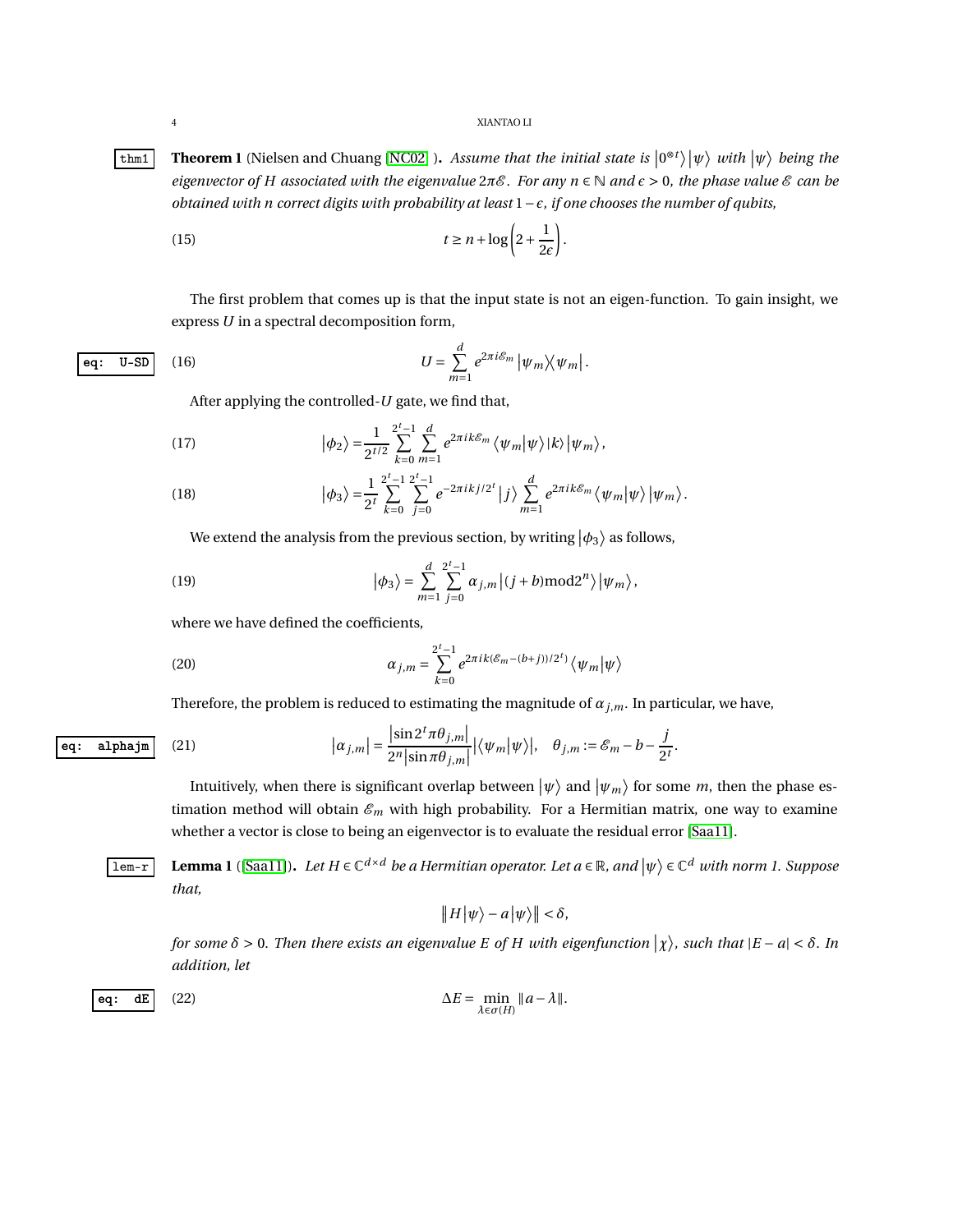*Assume that <sup>δ</sup>* <sup>&</sup>lt; <sup>∆</sup>*E*. *Then the overlap between the approximate and the exact eigenfunctions satisfies the following bound,*

<span id="page-4-1"></span><span id="page-4-0"></span>.

eq: 
$$
\text{ovlp1}
$$
 (23) 
$$
\left| \langle \psi | \chi \rangle \right|^2 \ge 1 - \frac{\delta^2}{\Delta E^2}
$$

It is worthwhile to point out that ∆*E* in Eq. [\(22\)](#page-3-0) characterizes the separation of *E* from the rest of the eigenvalues. In classical algorithms, a small separation will typically cause large error in solving the eigenvalue problem. This issue will arise in the phase estimation algorithm as well. The lower bound in Eq. [\(23\)](#page-4-0) also implies, in terms of the spectral decomposition [\(16\)](#page-3-1), that

eq: sum 
$$
\sum_{\substack{m'=1 \ m'\neq m}}^d |\langle \psi_{m'} | \psi \rangle|^2 \le \frac{\delta^2}{\Delta E^2}.
$$

*eq:* thm2 **Theorem 2.** Under the condition that  $||H|\psi\rangle - a|\psi\rangle || < \delta$  for some  $a \in [0, 2\pi)$ , and some sufficiently small *δ. Then the quantum algorithm returns an estimation within success probability* 1−*ǫ by using the number of qubits given by,*

(25) 
$$
t \ge n + \log\left(2 + \frac{\delta^2}{2\epsilon\Delta E^2}\right).
$$

This estimate generalizes the one obtain in Theorem [1](#page-3-2) by incorporating the residual error and the eigenphase separation.

*Proof.* Following Lemma [1,](#page-3-3) let  $2\pi \mathcal{E}_m \in \sigma(H)$  such that  $|2\pi \mathcal{E}_m - a| < \delta$ . This index *m* is held fixed hereafter. Starting with Eq. [\(21\)](#page-3-4), we choose *b* so that  $\delta_m := |2^{-t}b - \mathcal{E}_m|$ , and  $\delta_m \leq 2^{-t}$ . We first observe that

$$
|\alpha_{j,m'}|^2 \le \frac{1}{4(2^n \delta_{m'} - j)^2} |\langle \psi_{m'} | \psi \rangle|^2
$$
  
\n
$$
\implies \sum_{m' \ne m} |\alpha_{j,m'}|^2 \le \frac{1}{4(2^n \delta_{m'} - j)^2} \frac{\delta^2}{\Delta E^2},
$$
  
\n
$$
\implies \mathbb{P}(|m' - b| > e) \le \frac{\delta^2}{2\Delta E^2(e - 1)}.
$$

In the second step, we have used the inequality [\(24\)](#page-4-1). The rest follows from the proof of Theorem [1.](#page-3-2)

 $\Box$ 

*Remark.* One interesting scenario is when several phase values are clustered into a very small interval. In this case ∆*E* is very small and the estimate given above is rather pessimistic. Since we are only computing the phase values, rather than the eigenvectors, we can extend this analysis by including the multiple phase values. From this perspective, ∆*E* should be regarded as the distance between the small cluster and the rest of the phase values.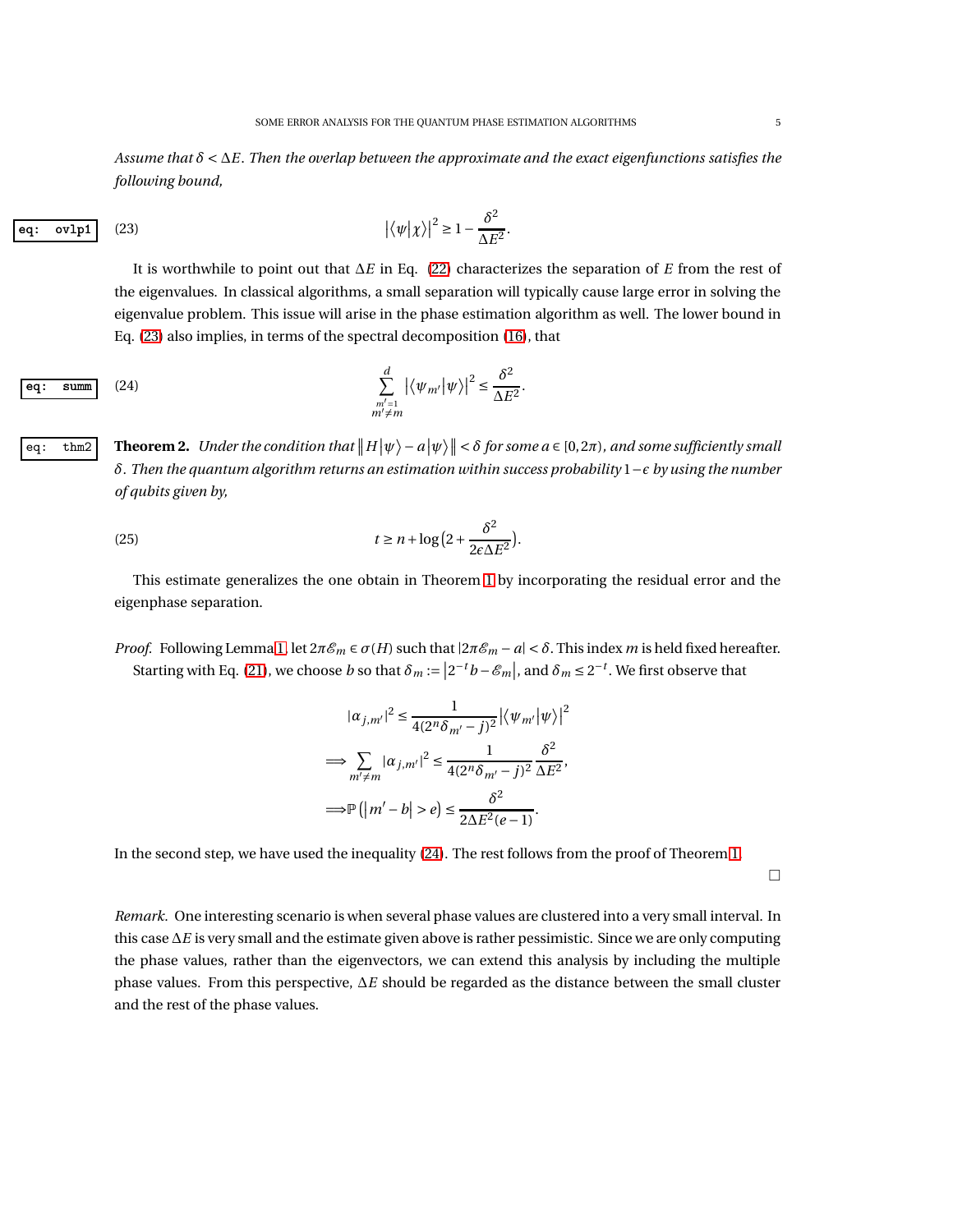## 3. INEXACT UNITARY OPERATORS

Another important, but common, scenario is when the unitary operator can not be implemented exactly. For instance, the total Hamiltonian can be written as the sum of *L* local Hamiltonians,

$$
(26)\qquad H = \sum_{\ell=1}^{L} h_{\ell},
$$

and one can assume that the unitary operator for each Hamiltonian term *h<sup>ℓ</sup>* can be implemented exactly [\[CST](#page-11-3)+21, [PHW](#page-11-11)+14[, BMW](#page-10-7)+15]. Among the many methods that have been developed to approximate the unitary operator  $U = \exp(iH)$ , perhaps the simplest method is the Trotter splitting. One first regards the computation of *U* as a time integration, and divides the time interval into *r* segments, with step size  $0 < \tau = 1/r \ll 1$ . For each time integration, the unitary operator is approximated by,

eq: V-split (27) 
$$
\exp(i\tau H) \approx \prod_j \exp(i\tau c_j h_j)
$$

where the product is composed of terms  $\exp( i\tau c_j h_j )$  with each  $j \in [L]$  and each  $c_j$  being a real coefficient. One such example is the second-order symmetric splitting,

<span id="page-5-0"></span>,

$$
\boxed{\text{strang}} \quad (28) \quad \exp(i \tau H) \approx \exp\left(i \frac{\tau}{2} h_1\right) \exp\left(i \frac{\tau}{2} h_2\right) \cdots \exp\left(i \frac{\tau}{2} h_{L-1}\right) \exp(i \tau h_L) \exp\left(i \frac{\tau}{2} h_{L-1}\right) \cdots \exp\left(i \frac{\tau}{2} h_1\right) + \mathcal{O}\left(\tau^3\right).
$$

<span id="page-5-6"></span>We denote approximation in [\(27\)](#page-5-0) simply by *V*. Since we are using an approximate unitary operator, we postulate the following condition,

eq: local-err (29) 
$$
||U|\psi\rangle - V|\psi\rangle|| \leq C\tau^p,
$$

for some  $p \in \mathbb{N}$  and for any normalized wave function  $\ket{\psi} \in \mathbb{C}^d$ . By using the facts that both  $U$  and  $V$  are unitary, one can extend [\(29\)](#page-5-1) to,

$$
\fbox{eq: local-err-k}
$$

<span id="page-5-5"></span><span id="page-5-1"></span>
$$
\left\|U^k\left|\psi\right\rangle-V^k\left|\psi\right\rangle\right\|\le Ck\tau^p,\quad \forall\,k\in\mathbb{N}.
$$

 $V = \sum^d$ 

Let us express *V* in a spectral decomposition form,

eq: V-SD (31) 
$$
V = \sum_{m=1}^{\infty} e^{2\pi i E_m} |\chi_m\rangle\langle\chi_m|.
$$

 $(30)$ 

<span id="page-5-2"></span>*m*=1 We first show that the error bound [\(29\)](#page-5-1) also implies a bound for the eigenphase approximation. This draws a comparison of the spectral decomposition for the exact unitary [\(16\)](#page-3-1) and the approximate one [\(31\)](#page-5-2).

 $\overline{1mm2}$  **Lemma 2.** Assume that the local error [\(29\)](#page-5-1) is sufficiently small. Let  $|\psi\rangle$  be an eigenvector of H with eigen*value* 2*π*E . *Then we have the eigenvalue bound,*

$$
eq: \min | (32) \quad \min
$$

<span id="page-5-4"></span><span id="page-5-3"></span>
$$
\min_{1 \le m \le d} dist(\mathcal{E}, E_m) \le \frac{1}{2} C \tau^p.
$$

.

*Furthermore, the overlap follows the lower bound,*

eq: 
$$
\text{ovlp2}
$$
 (33) 
$$
\left| \langle \chi_m | \psi \rangle \right|^2 \ge 1 - \left( \frac{C \tau^p}{2 \Delta E} \right)^2
$$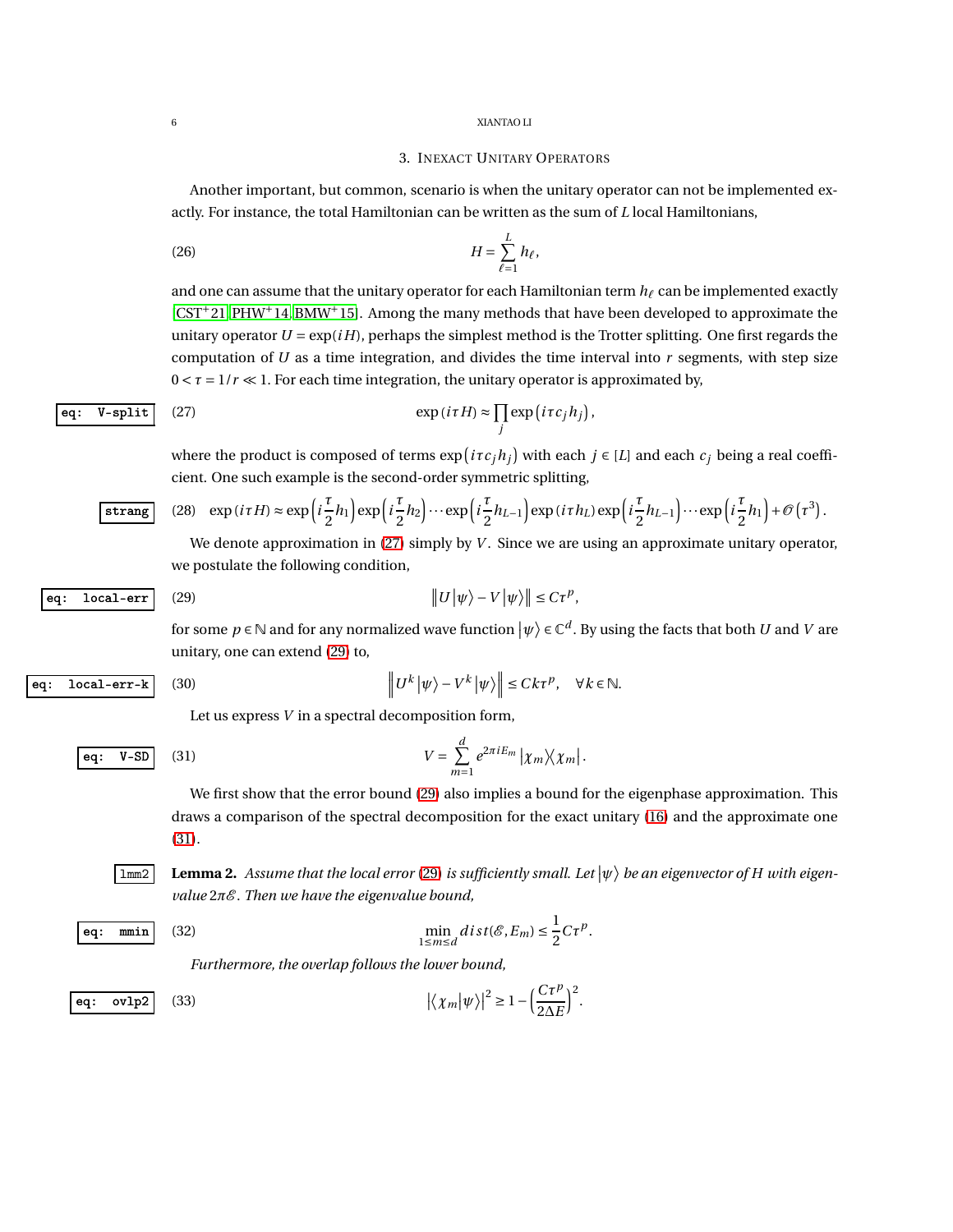*Here m is the integer where the minimum in Eq.* [\(32\)](#page-5-3) *is achieved.* ∆*E is defined as,*

(34) 
$$
\Delta E = \text{dist}(E_m, \mu(H)).
$$

*Proof.* We begin with the vectors,

$$
V^{\dagger}U|\psi\rangle - |\psi\rangle = \sum_{m=1}^{d} (e^{-2\pi i(E_m - \mathcal{E})} - 1) |\chi_m\rangle \langle \chi_m|\psi\rangle,
$$
  
\n
$$
\implies ||U|\psi\rangle - V|\psi\rangle||^2 = \sum_{m=1}^{d} |\langle \chi_m|\psi\rangle|^2 |\sin^2 \pi (E_m - \mathcal{E})|
$$
  
\n
$$
\geq \min_{1 \leq m \leq d} |\sin^2 \pi (E_m - \mathcal{E})| \geq 4 \min_{1 \leq m \leq d} d(E_m, \mathcal{E})^2.
$$

The last step follows from the Jordan's inequality [\(3\)](#page-1-0). The error bound [\(32\)](#page-5-3) can now be obtained by using the approximation error bound [\(29\)](#page-5-1).

Let us fix the index *m* where the minimum is achieved. The second part of the theorem can be checked by observing that,

$$
\begin{split}\n\left(C\tau^{p}\right)^{2} &\geq \left\|U\left|\psi\right\rangle - V\left|\psi\right\rangle\right\|^{2} \\
&= \left\|V^{\dagger}U\left|\psi\right\rangle - \left|\psi\right\rangle\right\|^{2} \\
&\geq \sum_{m'\neq m} \left|\left\langle\chi_{m'}\left|\psi\right\rangle\right|^{2} \left|\sin^{2}\pi(E_{m'} - \mathcal{E})\right| \\
&\geq \sum_{m'\neq m} 4\left|\left\langle\chi_{m'}\left|\psi\right\rangle\right|^{2} \Delta E^{2}, \\
&\Longrightarrow \left|\left\langle\chi_{m}\left|\psi\right\rangle\right|^{2} = 1 - \sum_{m'\neq m} \left|\left\langle\chi_{m'}\left|\psi\right\rangle\right|^{2} \geq 1 - \left(\frac{C\tau^{p}}{2\Delta E}\right)^{2}.\n\end{split}
$$

 $\Box$ 

In light of the similar lower bounds [\(23\)](#page-4-0) and [\(33\)](#page-5-4), we conclude that:

thm3 **Theorem 3.** *Suppose that an approximate Hamiltonian method V is implemented in the phase estimation algorithm. Under the condition that* [\(29\)](#page-5-1) *is small enough, the quantum algorithm returns an estimation with n correct digits and with success probability at least* 1−*ǫ, using at most t qubits*

eq: t3 (35) 
$$
t > n + \log(2 + \frac{(C\tau^p)^2}{2\Delta E^2 \epsilon}).
$$

By neglecting the constants in the logarithmic function, and the fact that  $\tau = 1/r$ , we can further estimate

<span id="page-6-0"></span>
$$
t \approx n + \log \frac{1}{\Delta E^2 r^2 P \epsilon}.
$$

This can be used as a guideline to choose the step number *r*.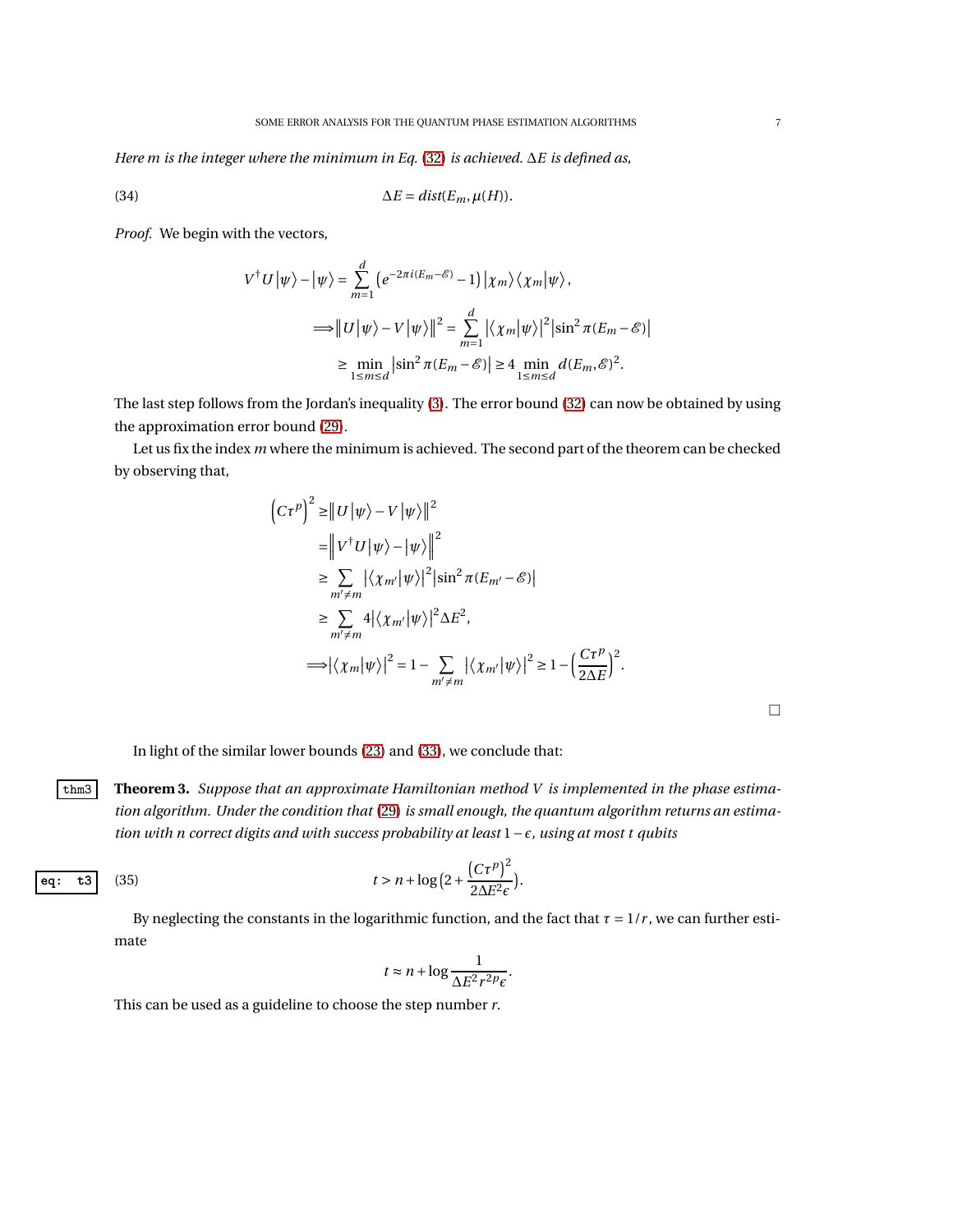*Remark.* One observes that the Trotter error [\(30\)](#page-5-5) did not play a direct role in the analysis. Instead, the error is represented by the overlap of the vectors [\(33\)](#page-5-4). In the case when the approximation *V* is composed of repeated one-step approximation, i.e.,

$$
(36) \t\t V = (V^{1/r})^r,
$$

where  $V^{1/r}$  corresponds to an approximation of exp ( $i\tau H$ ), such as the one in [\(28\)](#page-5-6), the analysis can start with the one-step error,  $V^{1/r} - U^{1/r} = \mathcal{O}(\tau^{p+1})$ . Therefore, in the estimate [\(35\)](#page-6-0), one can improve *p* to *p* +1.

# <span id="page-7-1"></span><span id="page-7-0"></span>4. RANDOM UNITARY APPROXIMATIONS

Another interesting framework in Hamiltonian simulations is to approximate the unitary operator by a random sampling. An implementation of this algorithm, known as the QDRIFT method [\[Cam19\]](#page-10-0), can be described as follows. First we construct a discrete probability,

$$
\boxed{\mathbf{eq: p-lam}} \quad (37) \qquad p_{\ell} = \frac{\|h_{\ell}\|}{\lambda}, \ell = 1, 2, \cdots, L. \quad \lambda := \sum_{\ell=1}^{L} \|h_{\ell}\|.
$$

Then, for each step of the approximation, one picks a Hamiltonian term  $h_\ell$  with probability  $p_\ell$ , and let  $V_j = \exp(i \tau h_\ell / p_\ell)$ . Notice that the index  $\ell$  is random. The result of repeating this approximation *r* times is a product form, given by,

eq: **rtrott** (38) 
$$
U \approx V_r V_{r-1} \cdots V_1.
$$

By using a Taylor expansion, Campbell [\[Cam19\]](#page-10-0) showed that on average, this approximation is consistent. The most appealing aspect of QDRIFT is that at each step, only *one* Hamiltonian term needs to be implemented. On the other hand, it is also possible to draw several Hamiltonian terms at each step, or treat some dominant terms always in a deterministic manner. These generalizations can improve the statistical accuracy by reducing the variance [\[JL21\]](#page-11-6).

To abstract away the specific details of the sampling methods, we simply consider a formalism where  ${V_Y}_{Y\geq 0}$  are random, matrix-valued variables. In addition, they are independent and identically distributed (i.i.d.) unitary matrices.

To ensure that such *V* is consistent with  $U^{1/r}$  on average, we make the first assumption that, for some  $q > 1$ , the one-step error is bounded by,

eq: A1 (39) 
$$
\left\| (\overline{V} - U^{1/r}) \left| \psi \right\rangle \right\| \leq C \lambda^2 \tau^q, \, \overline{V} := \mathbb{E}[V].
$$

This ensures the statistical consistency of the random approximation. For instance, the analysis of [\[CHKT20\]](#page-10-8) revealed an error bound of  $\mathcal{O}(\lambda^2 \tau^2)$  with  $\lambda$  from [\(37\)](#page-7-0). In particular,  $\lambda^2$  represents the variance of the im-portant sampling of the Hamiltonian terms [\[JL21\]](#page-11-6). In this case, we can set  $q = 2$ . A simple extension of this error bound is, for each  $k \in \mathbb{N}$ ,

(40) 
$$
\left\|(\overline{V}^{rk} - U^k)\left|\psi\right\rangle\right\| \le Crk\lambda^2\tau^q.
$$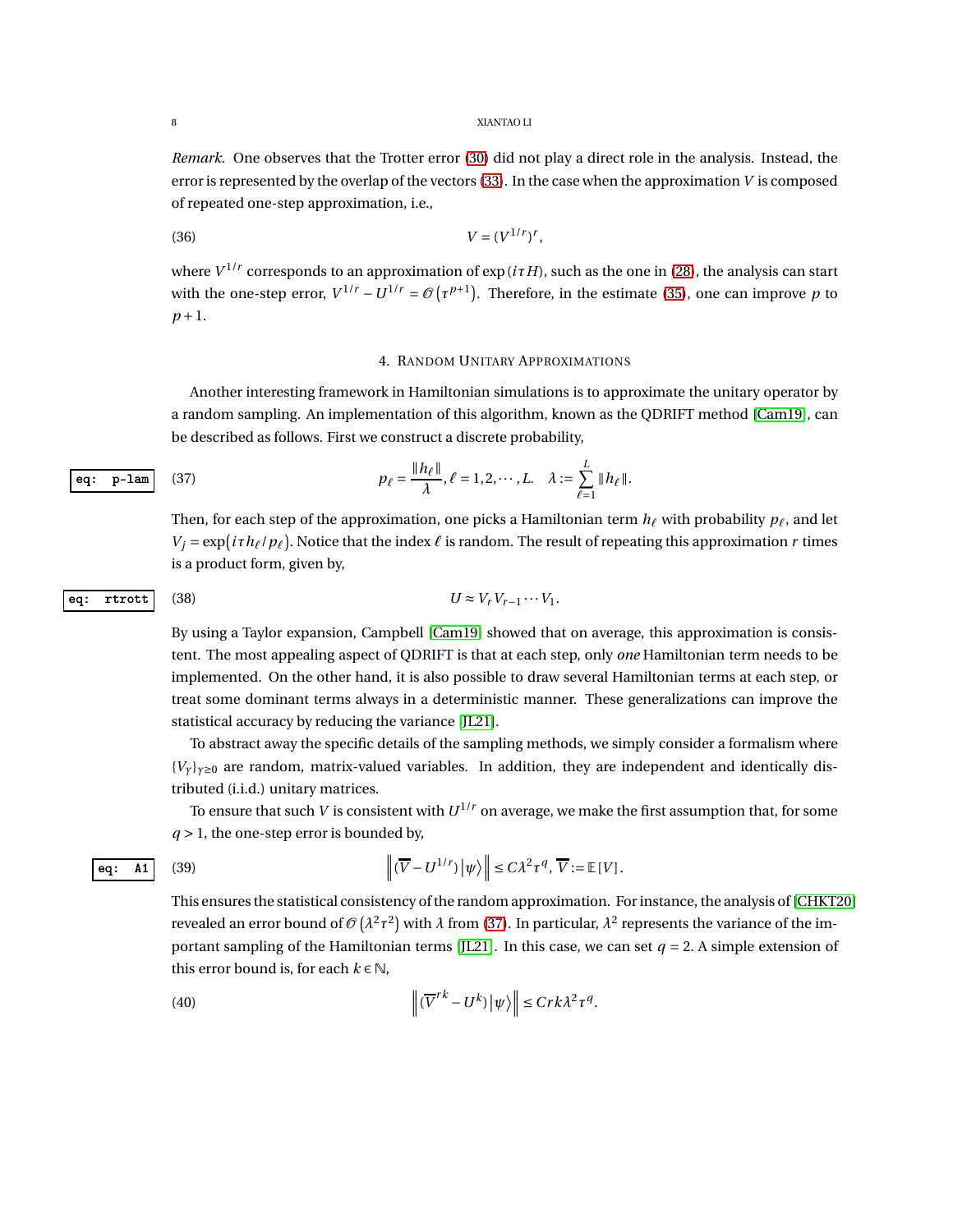Clearly, in order to obtain a reasonable approximation, we need to pick *r* such that,

<span id="page-8-1"></span><span id="page-8-0"></span>
$$
r2^t\lambda^2\tau^q\ll 1.
$$

One approach to quantify the error is through the mean square error (MSE).

thm: mse **Theorem 4** (Jin and Li [\[JL21\]](#page-11-6) ). Let  $|e_{rk}\rangle$  be the error from the random Trotter method,

eq: **erk** (41) 
$$
|e_{rk}\rangle = (\overline{V}^{rk} - U^k)|\psi\rangle
$$
.

*The mean square error satisfies the estimate,*

eq: g-mse (42) 
$$
\mathbb{E}[\langle e_{rk}|e_{rk}\rangle] \leq C\lambda^2 rk\tau^2.
$$

By using the Markov inequality and the MSE bound, we obtain the following error bound in probability,

(43) 
$$
\mathbb{P}\big(\|e_{rk}\| > \epsilon\big) \leq \frac{C\lambda^2 rk\tau^2}{\epsilon^2}.
$$

We now apply [\(38\)](#page-7-1) to the phase estimation method, and in particular, for each qubit in the first quantum register, we replace  $U^k$  by  $V^{rk}.$  After applying the controlled- $U$  gates, we find that,

$$
\text{q}: \quad \text{phi3} = \frac{1}{2^t} \sum_{k=0}^{2^t - 1} \sum_{j=0}^{2^t - 1} e^{-2\pi i k j/2^t} \, |j\rangle V_{kr} \cdots V_2 V_1 \, | \psi \rangle
$$

<span id="page-8-2"></span>(45) 
$$
= \frac{1}{2^t} \sum_{k=0}^{2^t-1} \sum_{j=0}^{2^t-1} e^{-2\pi i k (j/2^t - \mathscr{E})} |j\rangle |\psi\rangle
$$

(46) 
$$
+\frac{1}{2^t}\sum_{k=0}^{2^t-1}\sum_{j=0}^{2^t-1}e^{-2\pi ikj/2^t}|j\rangle|e_{rk}\rangle.
$$

In the last step, we have used Eq. [\(41\)](#page-8-0), and we also assume that the input  $\ket{\psi}$  is an eigenvector of  $H$ .

The first term on the right hand side is the same as the proof of Theorem [1.](#page-3-2) We can rewrite the state as follows,

(47) 
$$
\left|\phi_{3}\right\rangle = \sum_{j=0}^{2^{t}-1} \left[ (\alpha_{j} - \widetilde{\alpha}_{j}) \left| (j+b) \operatorname{mod} 2^{t} \right\rangle \left| \psi \right\rangle + \widetilde{\beta} \left| j \right\rangle \left| \psi_{j}^{\perp} \right\rangle \right].
$$

Here  $\left|\psi_{j}^{\perp}\right|$  $\Big\rangle$  is orthogonal to  $|\psi\rangle$ , and

eq: **alwt** (48) 
$$
\widetilde{\alpha}_j = \frac{1}{2^t} \sum_{k=0}^{2^t-1} e^{-2\pi i k j/2^n} \langle \psi | e_{rk} \rangle.
$$

<span id="page-8-3"></span>As in the proof of Theorem 1, we will estimate the coefficients of  $|(j + b) \text{mod} 2^t \rangle | \psi \rangle$ . The first step is to analyze how much  $\widetilde{\alpha}_j$  alters  $\alpha_j.$  Using the Cauchy-Schwarz inequality, one can deduce that, for each *δ* ∈ (0,1),

(49) 
$$
\left|\alpha_j - \widetilde{\alpha}_j\right|^2 \geq (1-\delta) \left|\alpha_j\right|^2 + (1-\frac{1}{\delta}) |\widetilde{\alpha}_j|^2.
$$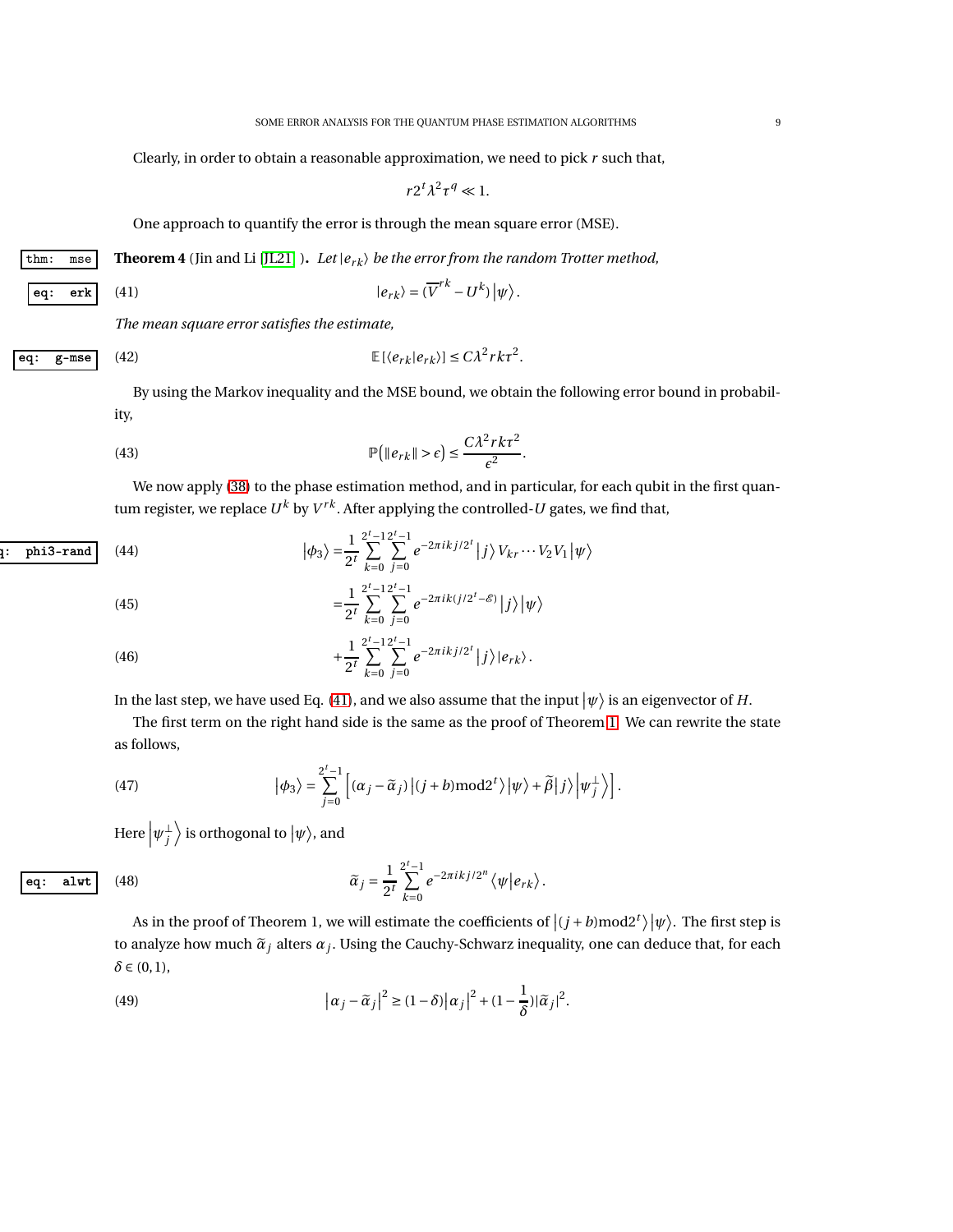.

 $\sigma_t^2$ *ν* ,

Next, to bound the coefficients  $\widetilde{\alpha}_j$ , we rely on an inequality,

(50) 
$$
\mathbb{P}(\|\tilde{\alpha}_j\| > \nu, \forall j) \leq \frac{\sigma_t^2}{\nu}
$$

As an example, we can introduce the following random variable as an upper bound,

$$
\xi = \frac{1}{2^t} \sum_{k=0}^{2^t - 1} \left| \langle \psi | e_{rk} \rangle \right|.
$$

Clearly,  $|\tilde{a}_j| \leq \xi$ ,  $\forall j$ . Using the MSE bound [\(42\)](#page-8-1), we deduce that,

<span id="page-9-1"></span>
$$
\mathbb{E}[\xi] \le \frac{1}{2^t} \sum_{k=0}^{2^t - 1} \sqrt{Crk\lambda^2 \tau^q} \le \frac{2}{3} 2^{t/2} \sqrt{Cr\lambda^2 \tau^q}.
$$

The first inequality is obtained using [\(42\)](#page-8-1) in conjuction with the Jensen's inequality for the square-root function. For the second inequality, we used an integral bound to obtain,

$$
\sum_{k=1}^n \sqrt{k} \le \frac{2}{3} \left( n + \frac{1}{2} \right)^{\frac{3}{2}}.
$$

We apply the Markov inequality,

<span id="page-9-0"></span>
$$
\mathbb{P}\big(\big\|\widetilde{\alpha}_j\big\| > \nu, \forall j\big) \le \mathbb{P}\big(\xi > \nu\big) \le
$$

where we have defined

(53) 
$$
\sigma_t^2 = \frac{2}{3} 2^{t/2} \sqrt{C r \lambda^2 \tau^q}.
$$

Now we suppress the error  $\sigma_t$  to obtain a phase estimation with failure probability below  $\epsilon$ . This can be done by choose sufficiently large *r*.

**Theorem 5.** *Under the condition that*  $r^{q-1} > \frac{2^{n+6}\lambda^2}{\epsilon^2}$  $\frac{1}{\epsilon^2}$ , the quantum algorithm returns an estimation within *n correct digits with success probability at least* 1−*ǫ using t qubits:*

eq:  $xi$ -ineq  $(52)$ 

eq: 
$$
\mathbf{t4}
$$
 (54)  $t \ge n + \log(2 + \frac{1}{\epsilon}).$ 

*Proof.* We begin with Eq. [\(44\)](#page-8-2). For any  $\delta \in (0,1)$ , we can estimate the probability, and obtain for any  $v > 0$ ,

$$
\mathbb{P}\Big(|m-b|<\ell\Big)\geq \mathbb{P}\Big(|m-b|<\ell\Big|\Big|\widetilde{\alpha}_j\Big|^2<\nu,\,\forall\,\big|\,j\big|\leq \ell\Big)\mathbb{P}\Big(\Big|\widetilde{\alpha}_j\Big|^2<\nu,\,\forall\,\big|\,j\big|\leq \ell\Big)\\ \geq \Big(\sum_{\vert j\vert\leq \ell}(1-\delta)\Big|\alpha_j\Big|^2+(2\ell+1)(1-\frac{1}{\delta})\nu\Big)(1-\frac{\sigma_t^2}{\sqrt{\nu}})\\ \geq (1-\delta)(1-\frac{1}{4(\ell+1)})+(2\ell+1)(1-\frac{1}{\delta})\nu\Big)(1-\frac{\sigma_t^2}{\sqrt{\nu}}).
$$

The inequality from the first line comes from the Bayes' formula. To deduce the second inequality, we used Eq. [\(52\)](#page-9-0).

We take the leading terms and obtain,

$$
\mathbb{P}\left(|m-b|<\ell\right)\geq 1-\frac{1}{4(\ell+1)}-\delta-(2\ell+1)\frac{\nu}{\delta}-\frac{\sigma_t^2}{\sqrt{\nu}}.
$$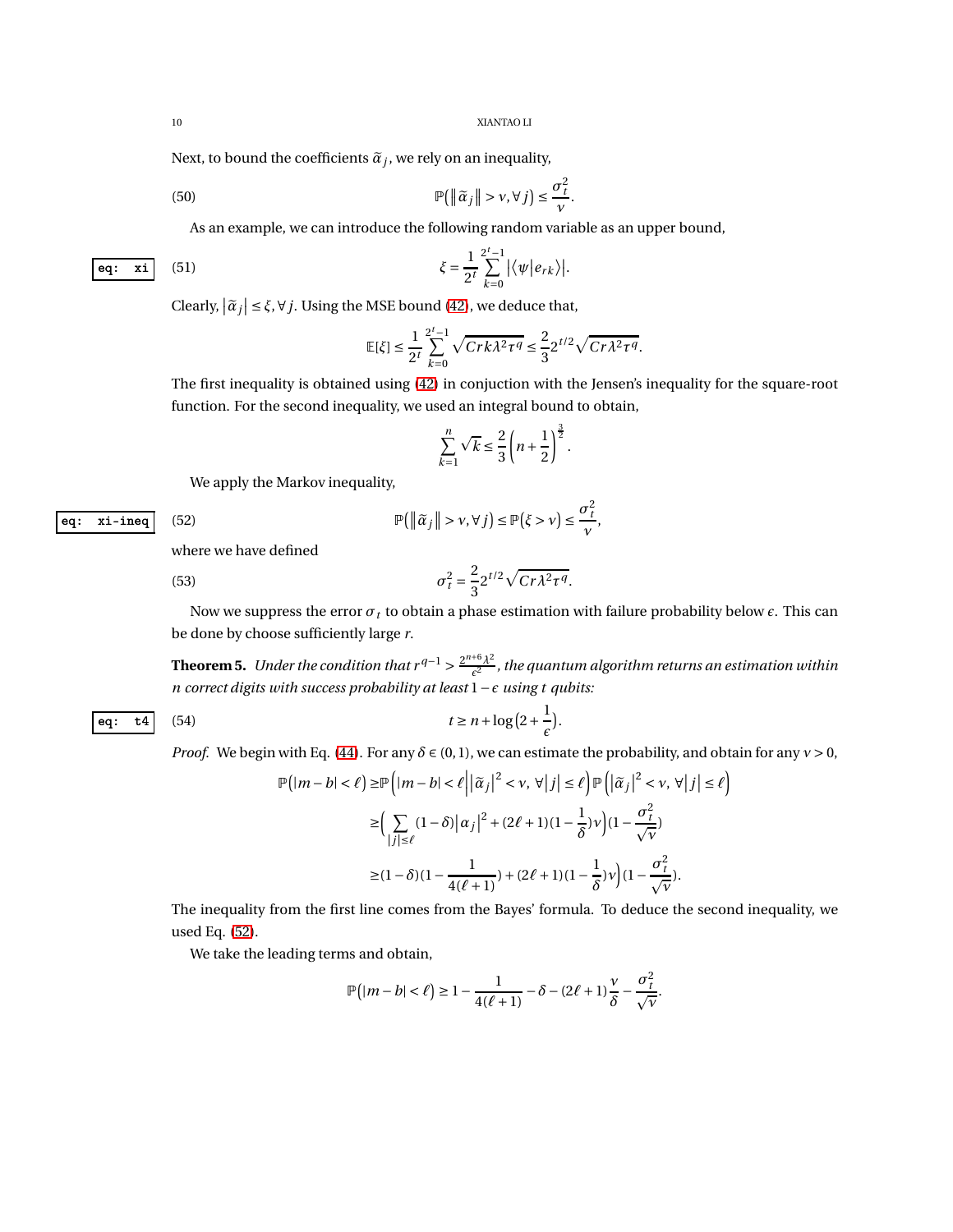So far, we have kept  $\delta$ ,  $v \in (0,1)$  arbitrary. We can choose them to maximize the probability. This suggests that we take,

$$
\nu = \frac{\sigma_t^2}{2(2\ell + 1)^{\frac{1}{2}}},
$$
  

$$
\delta = (2\ell + 1)^{\frac{1}{2}}\sqrt{\nu} = \frac{\sigma_t}{\sqrt{2}}(2\ell + 1)^{\frac{1}{4}}.
$$

Thus we obtain,

 $(55)$ 

$$
\mathbb{P}(|m-b|<\ell) \geq 1 - \frac{1}{4(\ell+1)} - 2\sqrt{2}\sigma_t(2\ell+1)^{\frac{1}{4}}.
$$

To fulfill the required success probability, we set

$$
\frac{1}{4(\ell+1)} + 2\sqrt{2}\sigma_t(2\ell+1)^{\frac{1}{4}} < \epsilon.
$$

For each *σ<sup>t</sup>* , we can choose *ℓ* so that the error on the left hand side is the smallest. This error will be within  $\epsilon$  when  $\sigma_t$  is sufficiently small. This calculation leads to the two inequalities in the theorem.

*Remark.* It is clearly that the bound using *ξ* [\(51\)](#page-9-1) is an over estimation. The formula Eq. [\(48\)](#page-8-3) calls for a more generalized Hoeffding's inequality. But we did not find such tools in the literature that would improve the bound [\(52\)](#page-9-0).

# ACKNOWLEDGEMENT

<span id="page-10-6"></span>The author's research on quantum algorithms is supported by the National Science Foundation Grants DMS-2111221.

# **REFERENCES**

- <span id="page-10-8"></span><span id="page-10-7"></span><span id="page-10-5"></span><span id="page-10-4"></span><span id="page-10-3"></span><span id="page-10-2"></span><span id="page-10-1"></span><span id="page-10-0"></span>an2021time [AFL21] Dong An, Di Fang, and Lin Lin, *Time-dependent unbounded hamiltonian simulation with vector norm scaling*, Quantum **5** (2021), 459.
- [BMW+ babbush\_chemical\_2015 15] Ryan Babbush, Jarrod McClean, Dave Wecker, Alán Aspuru-Guzik, and Nathan Wiebe, *Chemical basis of Trotter-Suzuki errors in quantum chemistry simulation*, Physical Review A **91** (February 2015), no. 2 (en).
	- [BMX+ bian2019quantum 19] Teng Bian, Daniel Murphy, Rongxin Xia, Ammar Daskin, and Sabre Kais, *Quantum computing methods for electronic states of the water molecule*, Molecular Physics **117** (2019), no. 15-16, 2069–2082.
		- campbell2019random [Cam19] Earl Campbell, *Random compiler for fast Hamiltonian simulation*, Physical review letters **123** (2019), no. 7, 070503.
		- cleve1998quantum [CEMM98] Richard Cleve, Artur Ekert, Chiara Macchiavello, and Michele Mosca, *Quantum algorithms revisited*, Proceedings of the Royal Society of London. Series A: Mathematical, Physical and Engineering Sciences **454** (1998), no. 1969, 339–354.
		- chen2020quantum [CHKT20] Chi-Fang Chen, Hsin-Yuan Huang, Richard Kueng, and Joel A Tropp, *Quantum simulation via randomized product formulas: Low gate complexity with accuracy guarantees*, arXiv preprint arXiv:2008.11751 (2020).
	- [CLVS+ chappell2011precise 11] James M Chappell, Max A Lohe, Lorenz Von Smekal, Azhar Iqbal, and Derek Abbott, *A precise error bound for quantum phase estimation*, Plos one **6** (2011), no. 5, e19663.
		- childs2019faster [COS19] Andrew M Childs, Aaron Ostrander, and Yuan Su, *Faster quantum simulation by randomization*, Quantum **3** (2019), 182.
		- childs2019nearly [CS19] Andrew M Childs and Yuan Su, *Nearly optimal lattice simulation by product formulas*, Physical review letters **123** (2019), no. 5, 050503.

 $\Box$